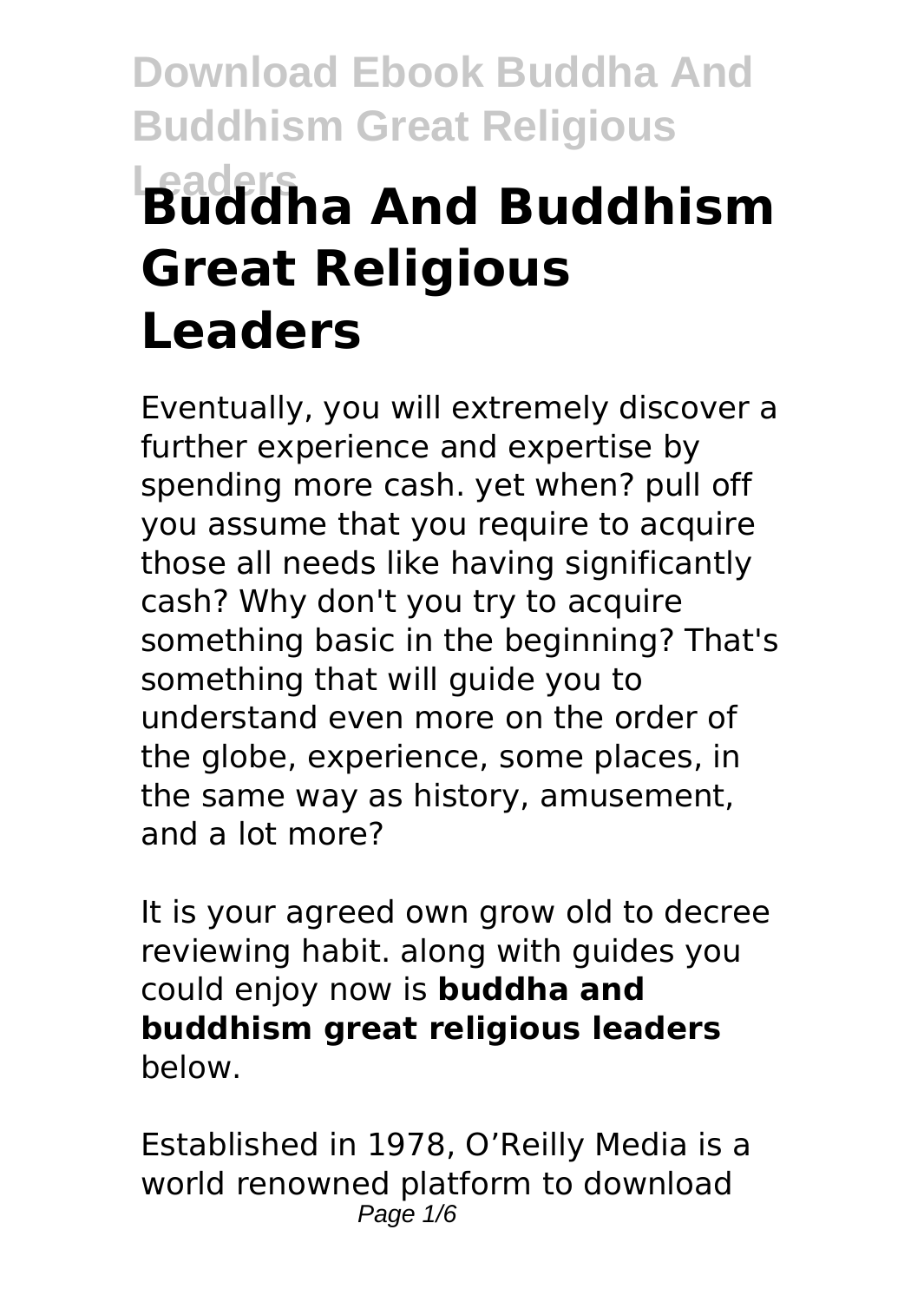**Leaders** books, magazines and tutorials for free. Even though they started with print publications, they are now famous for digital books. The website features a massive collection of eBooks in categories like, IT industry, computers, technology, etc. You can download the books in PDF format, however, to get an access to the free downloads you need to sign up with your name and email address.

#### **Buddha And Buddhism Great Religious**

Buddhism is an Indian religion founded on the teachings of Gautama Buddha, a Śramaṇa also called Shakyamuni (sage of the Shakya's), or "the Buddha" ("the Awakened One"), who lived c. 5th to 4th century BCE. Early texts have the Buddha's family name as "Gautama" (Pali: Gotama). The details of Buddha's life are mentioned in many Early Buddhist Texts but are inconsistent. His social background ...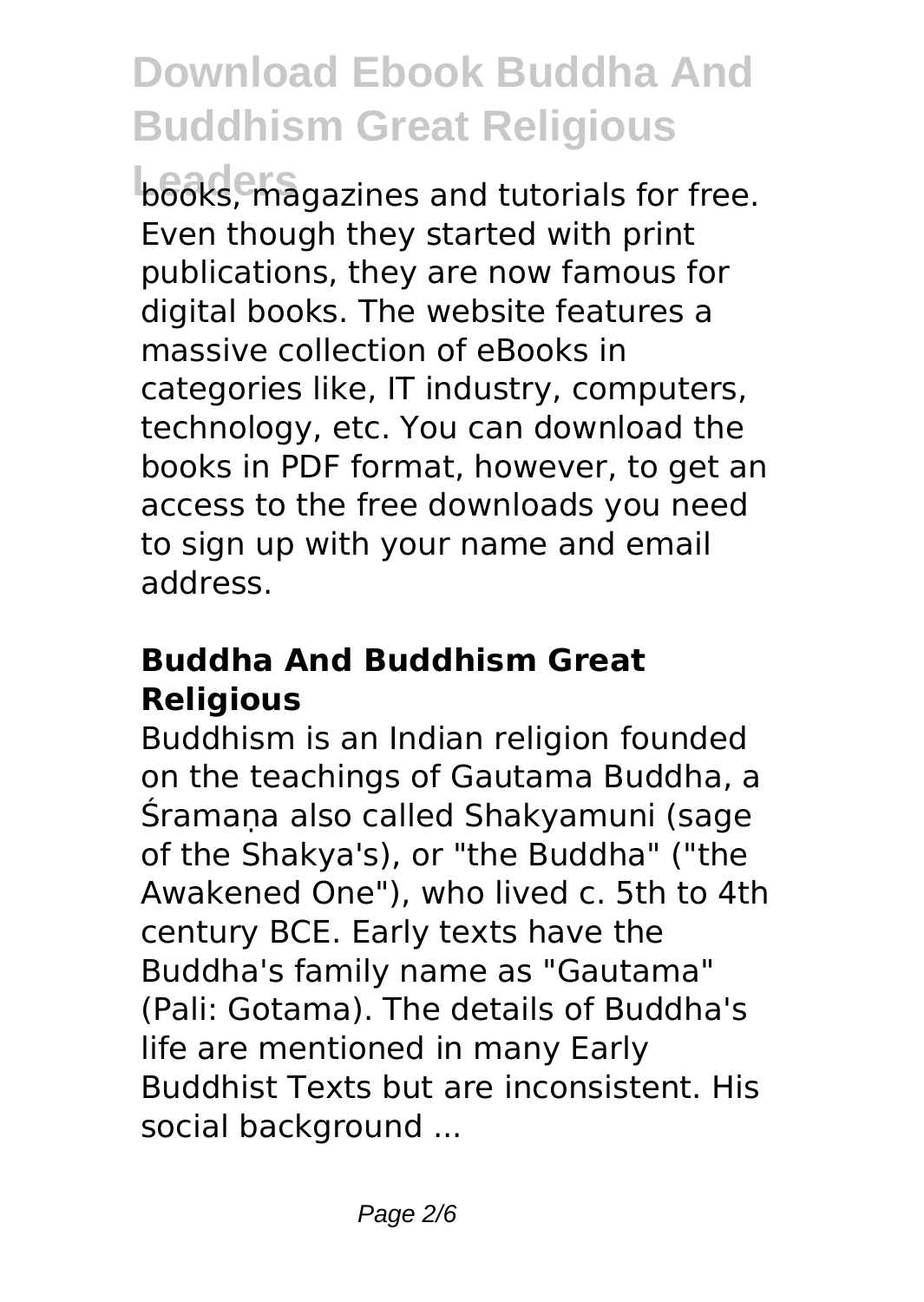### **Leaders Buddhism - Wikipedia**

Gautama Buddha (also Siddhārtha Gautama, Siddhattha Gotama; Shakyamuni, Sakkamuni; and The Buddha) was an ancient Indian philosopher, ascetic and spiritual teacher of South Asia who lived during the latter half of the first millennium BCE. He was the founder of Buddhism and is revered by Buddhists as an enlightened being who taught a path to freedom from ignorance, craving, rebirth and suffering.

#### **Gautama Buddha - Wikipedia**

The Buddha (fl. circa 450 BCE) is the individual whose teachings form the basis of the Buddhist tradition. These teachings, preserved in texts known as the Nikāyas or Āgamas, concern the quest for liberation from suffering.While the ultimate aim of the Buddha's teachings is thus to help individuals attain the good life, his analysis of the source of suffering centrally involves claims ...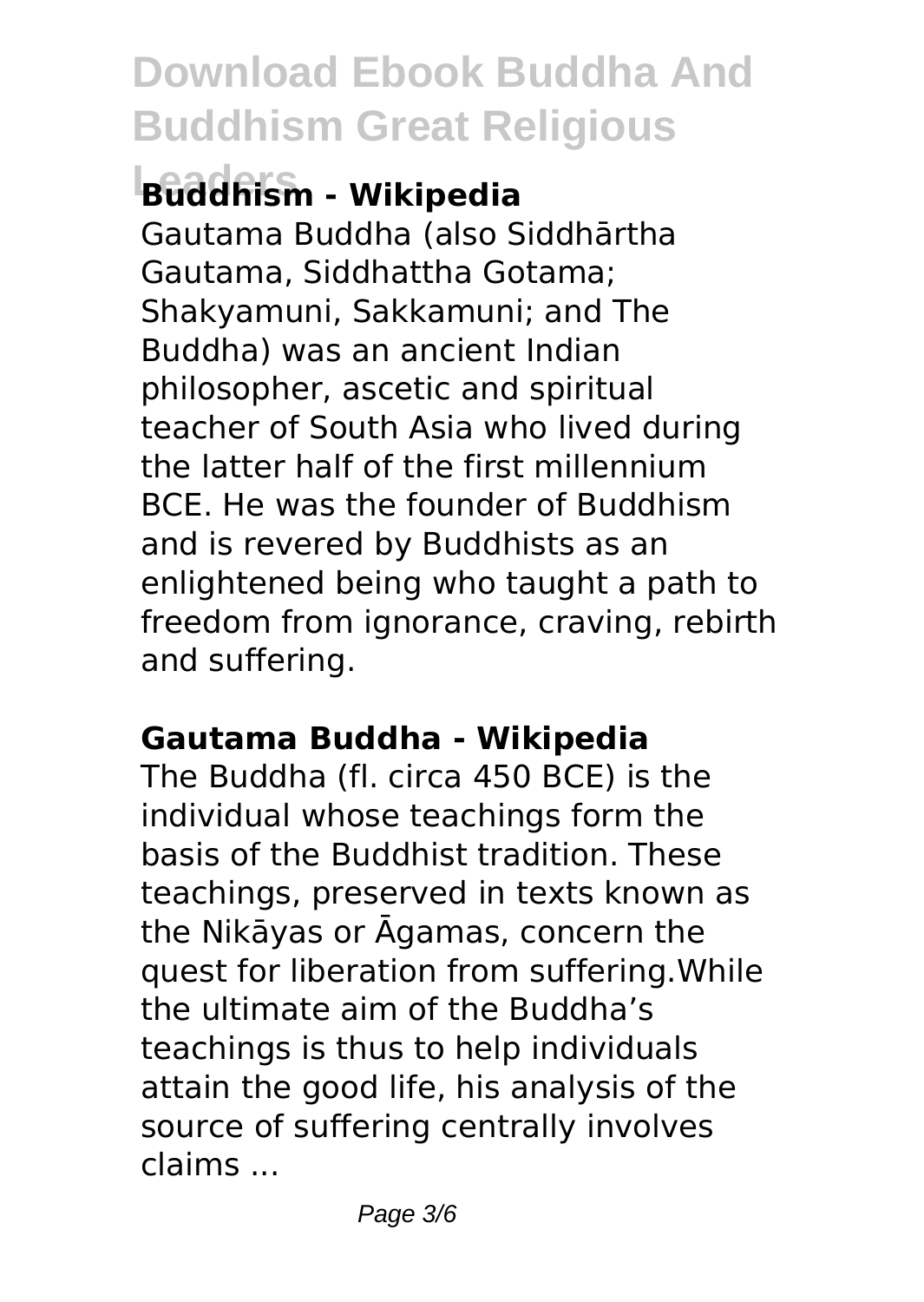#### **Buddha (Stanford Encyclopedia of Philosophy)**

Buddhism arose in northeastern India sometime between the late 6th century and the early 4th century bce, a period of great social change and intense religious activity. There is disagreement among scholars about the dates of the Buddha's birth and death. Many modern scholars believe that the historical Buddha lived from about 563 to about ...

#### **Buddhism | Definition, Beliefs, Origin, Systems, & Practice**

Buddha was a spiritual teacher in Nepal during the 6th century B.C. Born Siddhartha Gautama, his teachings serve as the foundation of the Buddhist religion.

#### **Buddha - Quotes, Teachings & Facts - Biography**

Buddhism is a religion that was founded by Siddhartha Gautama ("The Buddha") more than 2,500 years ago in India. With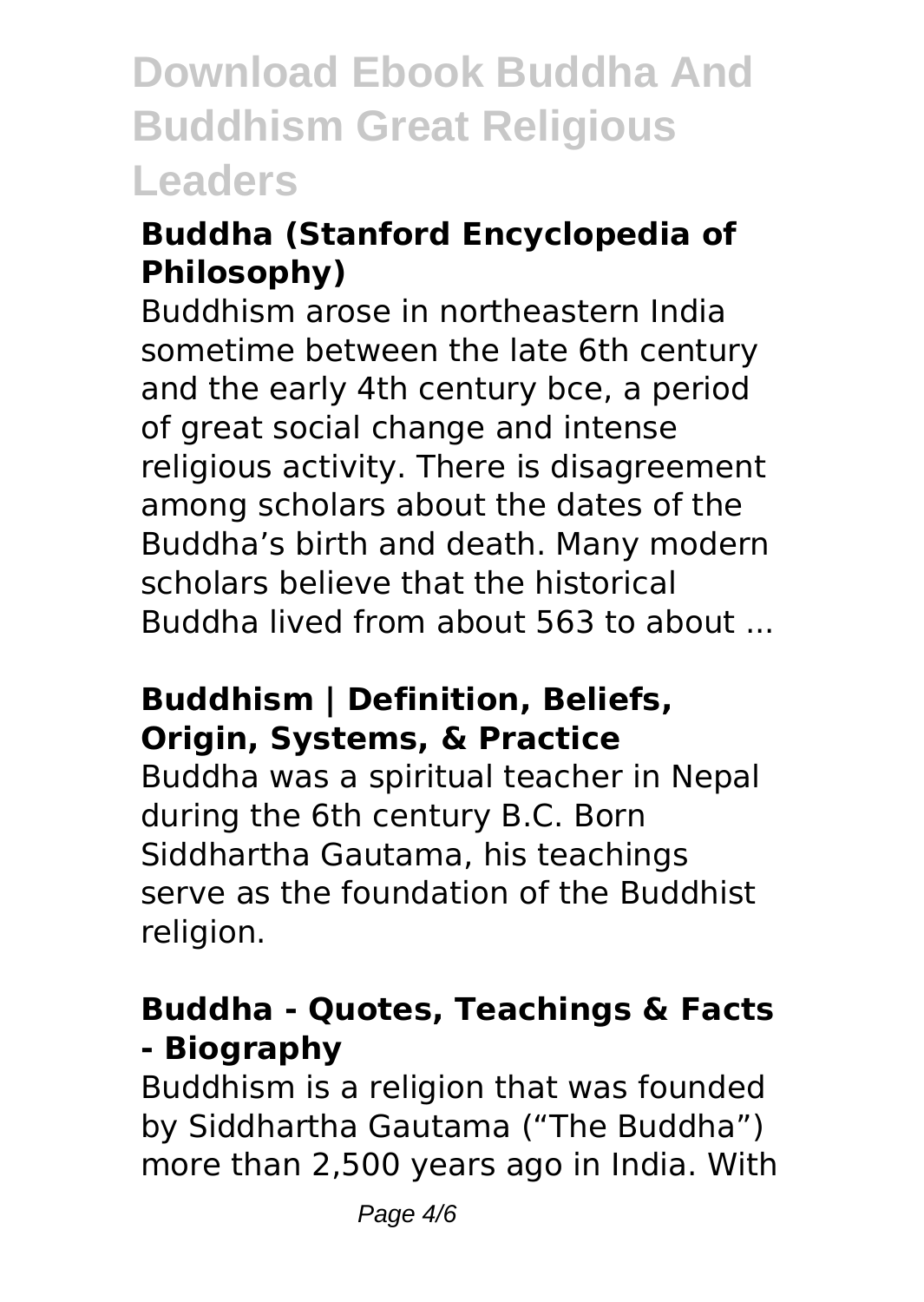**Leaders** about 470 million followers, scholars consider Buddhism one of the major ...

#### **Buddhism - Definition, Founder & Origins - HISTORY**

The first and second verses (above) of the Dhammapada, the earliest known collection of Buddha's sayings, talk about suffering and happiness.So it's not surprising to discover that Buddhism has a lot to offer on the topic of happiness. Buddha's contemporaries described him as "ever-smiling" and portrayals of Buddha almost always depict him with a smile on his face.

#### **Buddha And The Path To Happiness - An Overview**

Buddhism Buddhism's core beliefs. The core beliefs of Buddhism: Buddhism, like Christianity and most of the other great religions of the world, is divided into many different traditions. However, most of them share a common set of fundamental beliefs. One fundamental belief of Buddhism is that people are